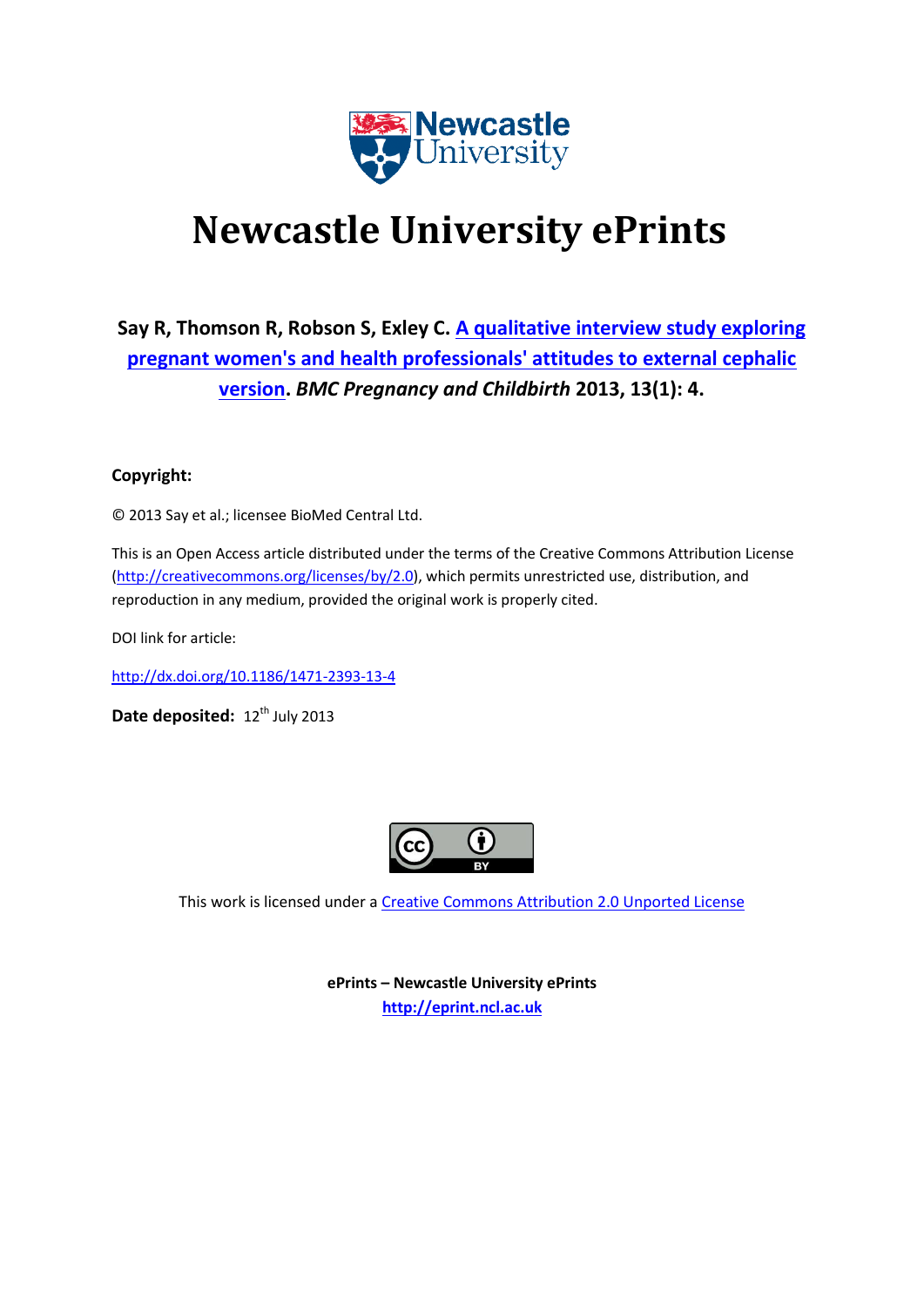# **RESEARCH ARTICLE Example 2018 12:00 Open Access**



# A qualitative interview study exploring pregnant women's and health professionals' attitudes to external cephalic version

Rebecca Say<sup>1\*</sup>, Richard Thomson<sup>1</sup>, Stephen Robson<sup>2</sup> and Catherine Exley<sup>1</sup>

# Abstract

Background: Women who have a breech presentation at term have to decide whether to attempt external cephalic version (ECV) and how they want to give birth if the baby remains breech, either by planned caesarean section (CS) or vaginal breech birth. The aim of this study was to explore the attitudes of women with a breech presentation and health professionals who manage breech presentation to ECV.

Methods: We carried out semi-structured interviews with pregnant women with a breech presentation (n=11) and health professionals who manage breech presentation (n=11) recruited from two hospitals in North East England. We used purposive sampling to include women who chose ECV and women who chose planned CS. We analysed data using thematic analysis, comparing between individuals and seeking out disconfirming cases.

Results: Four main themes emerged from the data collected during interviews with pregnant women with a breech presentation: ECV as a means of enabling natural birth; concerns about ECV; lay and professional accounts of ECV; and breech presentation as a means of choosing planned CS. Some women's attitudes to ECV were affected by their preferences for how to give birth. Other women chose CS because ECV was not acceptable to them. Two main themes emerged from the interview data about health professionals' attitudes towards ECV: directive counselling and attitudes towards lay beliefs about ECV and breech presentation.

**Conclusions:** Women had a range of attitudes to ECV informed by their preferences for how to give birth; the acceptability of ECV to them; and lay accounts of ECV, which were frequently negative. Most professionals described having a preference for ECV and reported directively counselling women to choose it. Some professionals were dismissive of lay beliefs about ECV. Some key challenges for shared decision making about breech presentation were identified: health professionals counselling women directively about ECV and the differences between evidence-based information about ECV and lay beliefs. To address these challenges a number of approaches will be required.

Keywords: Pregnancy, Breech presentation, External cephalic version, Mode of delivery, Attitudes, Shared decision making

# Background

Breech presentation affects 3-4% of singleton term pregnancies [[1\]](#page-9-0). Women who have a breech presentation have two key decisions to make: whether to attempt external cephalic version (ECV) and how they want to give birth if their baby remains breech, either by planned caesarean section (CS) or attempted vaginal breech

Full list of author information is available at the end of the article





© 2013 Say et al.; licensee BioMed Central Ltd. This is an Open Access article distributed under the terms of the Creative Commons Attribution License [\(http://creativecommons.org/licenses/by/2.0\)](http://creativecommons.org/licenses/by/2.0), which permits unrestricted use, distribution, and reproduction in any medium, provided the original work is properly cited.

<sup>&</sup>lt;sup>1</sup> Institute of Health and Society, Baddiley - Clark Building, Richardson Road, Newcastle Upon Tyne NE2 4AX, UK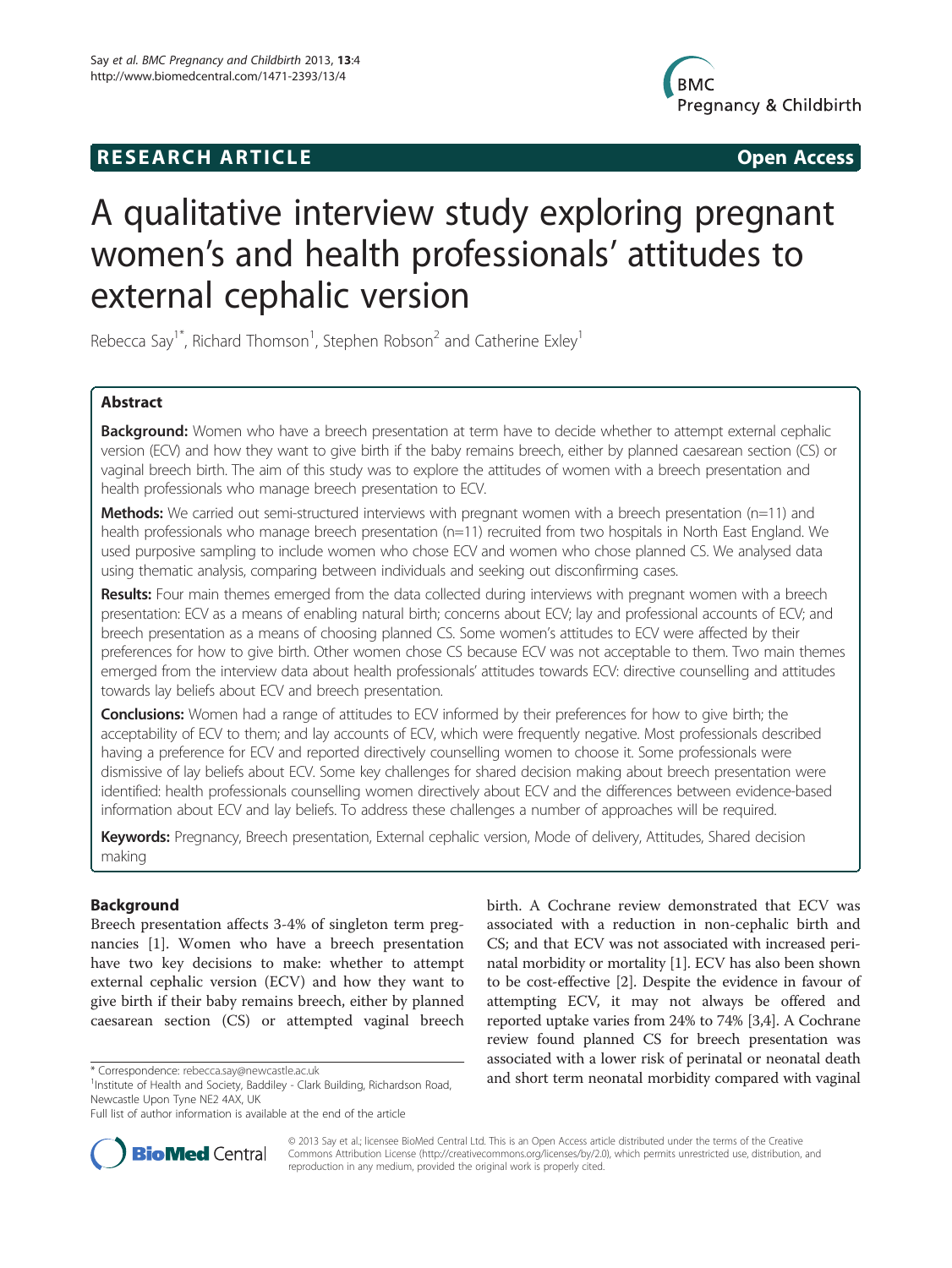breech delivery, but there was an increased risk of shortterm complications for mothers, and insufficient evidence to evaluate the implications of planned CS for future pregnancies [\[5](#page-9-0)].

Engaging pregnant women in shared decision making (SDM) has become an important part of obstetric care [[6\]](#page-9-0). SDM is a process in which patients and clinicians collaborate together to make decisions about health care. It involves health professionals and patients communicating together so that clinicians can: share evidencebased information about options with patients; support patients in deliberating about the options; facilitate patients developing informed preferences for treatment (or screening) based on their values and health goals; and help implement the decisions made [[7](#page-9-0)]. Internationally, SDM has become widely advocated as the ideal model of decision-making in many clinical situations, particularly when there is no overall best choice, but it may be challenging for some clinicians [[7,8\]](#page-9-0).

For clinicians to support women in SDM about breech presentation they need to communicate information about treatment options, and understand women's attitudes to ECV and mode of delivery for breech presentation. Education about treatment options can be informed by high quality, if complex, information in the form of Cochrane reviews and clinical guidelines. However, at present there is little research evidence about women's and health professionals' attitudes to ECV.

Two qualitative studies explored the attitudes of women towards breech presentation [\[9,10\]](#page-9-0). Guittier et al. explored Swiss women's experiences of making decisions about mode of delivery for breech presentation. They reported that participants were highly motivated to have their babies turned by attempting ECV or complementary therapies [[10\]](#page-9-0). Founds reported that some women in rural Jamaica were anxious about the diagnosis of breech presentation perceiving dangers for both mother and baby from vaginal breech birth [\[9](#page-9-0)]. However, neither study explored women's attitudes towards ECV.

In previous cross-sectional surveys, respondents had varied attitudes towards ECV. Reasons given for choosing ECV included desire to avoid CS and to deliver naturally and doctor's advice [[11,12\]](#page-9-0). Positive features of ECV respondents reported included having an additional ultrasound examination and the fetal monitoring during the procedure [\[13\]](#page-9-0). Reasons given for declining ECV included doctor's advice; concerns about safety, including cord entanglement and abruption; failure rate; fear of reversion; pain; a perception that ECV is unnatural; inability to guarantee vaginal delivery even if ECV is successful; and a preference for CS [[4,11,12\]](#page-9-0). These cross-sectional surveys were limited in their ability to collect in-depth data about women's attitudes.

Furthermore, two of the studies surveyed pregnant women who did not have personal experience of breech presentation, so these women's responses were theoretical [[4,12\]](#page-9-0).

The aim of this study was, therefore, to explore in-depth the attitudes of both women with a breech presentation and health professionals who manage breech presentation towards ECV. This was part of an ongoing investigation into the needs of pregnant women and health professionals to support decision making about breech presentation.

# Methods

Ethical approval for this study was given by Sunderland Research Ethics Committee (ref 08/H0904/89). We recruited pregnant women and health care professionals involved in managing breech presentation in two hospitals in the North East of England (one teaching hospital with 6400 deliveries per year and one district general hospital with 3200 deliveries per year) between May-July 2009. We used purposive sampling to include both women who had chosen ECV and women who had chosen planned CS. We also included both primiparous and multiparous women.

Pregnant women with a breech presentation were initially approached by a member of their clinical team; provided with a participant information sheet; and asked if they would consider providing their contact details to allow us to contact them after they had had time to consider participation. They were given a minimum of 48 hours to consider participation in the study before being contacted to arrange an interview at a time and place which was convenient for them (either at home or in a private location in the hospital). We approached health professionals directly with an information sheet about the study and re-contacted them, following time to consider participation, to arrange a suitable time and place for an interview (either in their office or another private location in the hospital). We obtained written informed consent prior to the interviews and participants were informed their data would be kept confidential and that identifiers would be removed from the data to enable anonymity.

We used semi-structured interviews (which lasted up to 45 minutes) for data collection to allow detailed exploration of participants' experiences of decision making about ECV and breech presentation. We developed interview schedules by critically reviewing the literature and from our experience of developing decision support in other clinical situations. We used open ended questions to avoid limiting discussion through prior categorisation or by structuring interviews around the researcher's ideas and assumptions. The topic guide is included as Additional file [1](#page-8-0).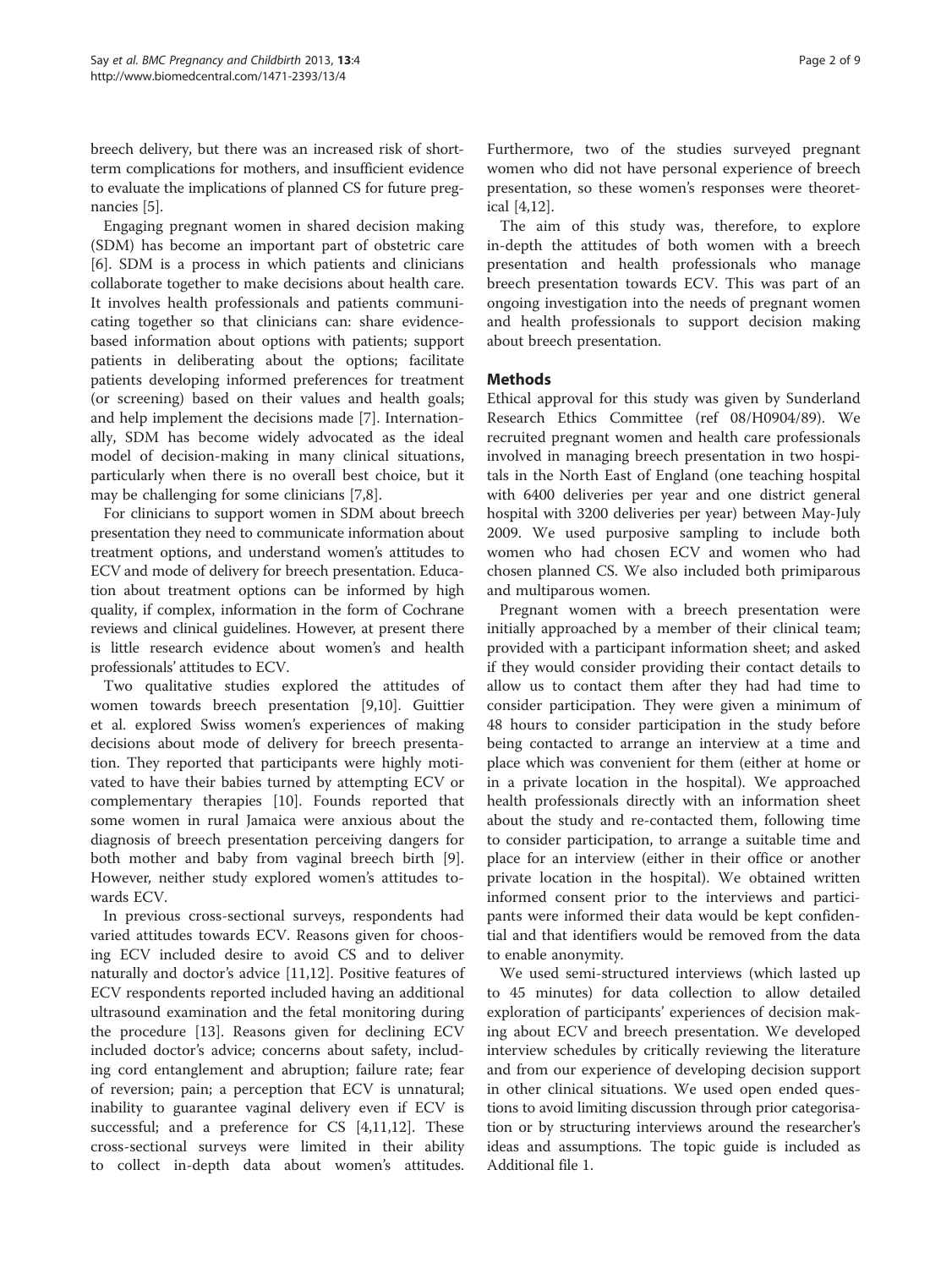We analysed interview transcripts systematically using thematic analysis employed in five stages: familiarisation with the data through reading and rereading the transcripts for recurrent themes; coding of the transcripts based on the objectives of the study and emergent themes; comparing codes between interviews and recoding if necessary; developing a conceptual framework grouping themes together into broader categories to facilitate interpretation; and summarising and synthesising data into charts that used representative quotes to demonstrate themes.

We considered validity by using interview schedules to provide a standardised approach (although flexible in order to ensure responsiveness); being reflexive throughout; and by undertaking rigorous, systematic analysis of the transcripts, comparing between individuals, seeking out alternative explanations and disconfirming cases. When reporting results, we have included a selection of quotes from the interview data to allow readers to scrutinise the analytic process and assess validity. We selected quotations because they reflected or summarised accurately the experiences of a number of participants or because they were examples of disconfirming cases and showed a different perspective or experience.

# Results

# Participants

Of 14 pregnant women contacted, 13 agreed to participate. Two women later withdrew from the study prior to being interviewed (no reasons given). Seven women were nulliparous and four multiparous. Four women chose to have a planned CS and seven chose to attempt ECV. Three women had undergone ECV by the time they were interviewed. Two of these were successful and one unsuccessful. One multiparous participant who chose ECV experienced spontaneous version before the planned ECV. None of the participants chose to have a vaginal breech birth. Of 12 health professionals approached, 11 agreed to participate (nine consultant obstetricians; one final-year specialist registrar and one midwife who performed ECVs).

# Women's attitudes towards ECV

Four main themes emerged from the data: ECV as a means of enabling natural birth; concerns about ECV; lay and professional accounts of ECV; and breech presentation as a means of choosing planned CS.

# ECV as a means of enabling natural birth

Women who chose to attempt ECV perceived it as a way of enabling 'natural' birth and avoiding CS. Many

participants expressed a strong preference for vaginal birth.

I really want to experience giving birth and being in labour. This is our first baby and I'm not frightened of it, I'm not terrified of being in labour and I really want to experience that as much as possible and, fingers crossed, have a natural birth. Woman 8, nulliparous and chose ECV

Many women saw CS as major surgery, and a last resort, and preferred a vaginal birth because they perceived it as: 'natural'; safer for their baby than CS; likely to enable a faster recovery after the birth; and it was an achievement which would enhance their self-esteem.

I've never had an operation before so it's quite nerveracking really to think about that and just quite scared of it really I suppose...The recovery and not being able to drive and get out and about and stuff as much as, so everything really I just didn't want one. Woman 7, nulliparous and chose ECV

Yes it's a very nice idea to have yourself cut open and in an hour later your baby put in your arms but it's a fact that you know you are suffering still, 4–6 weeks later... our bodies are built to give birth vaginally I believe so let nature take its course and do it that way. Woman 3, multiparous and chose ECV but experienced spontaneous version

For some women, the diagnosis of breech presentation represented a shift from 'normal' to 'abnormal' pregnancy. Several women described having anticipated a low risk birth, such as water birth, prior to the diagnosis and that having a breech baby had required them to reconsider their plans for birth.

I think initially I was a bit upset because at that point it was the first time I thought about the birth. One of my friends had a pool birth and I thought that would be quite nice, I might ask about that and I literally asked my midwife about that then the following week when she was like, "well she's breech". Woman 2, nulliparous and chose planned CS

For some women ECV represented a way to transition back to 'normal'.

Obviously he's head down and I can do it normally now. Woman 10, nulliparous and chose ECV

No participants preferred vaginal breech birth to ECV or planned to have a vaginal birth if their ECV was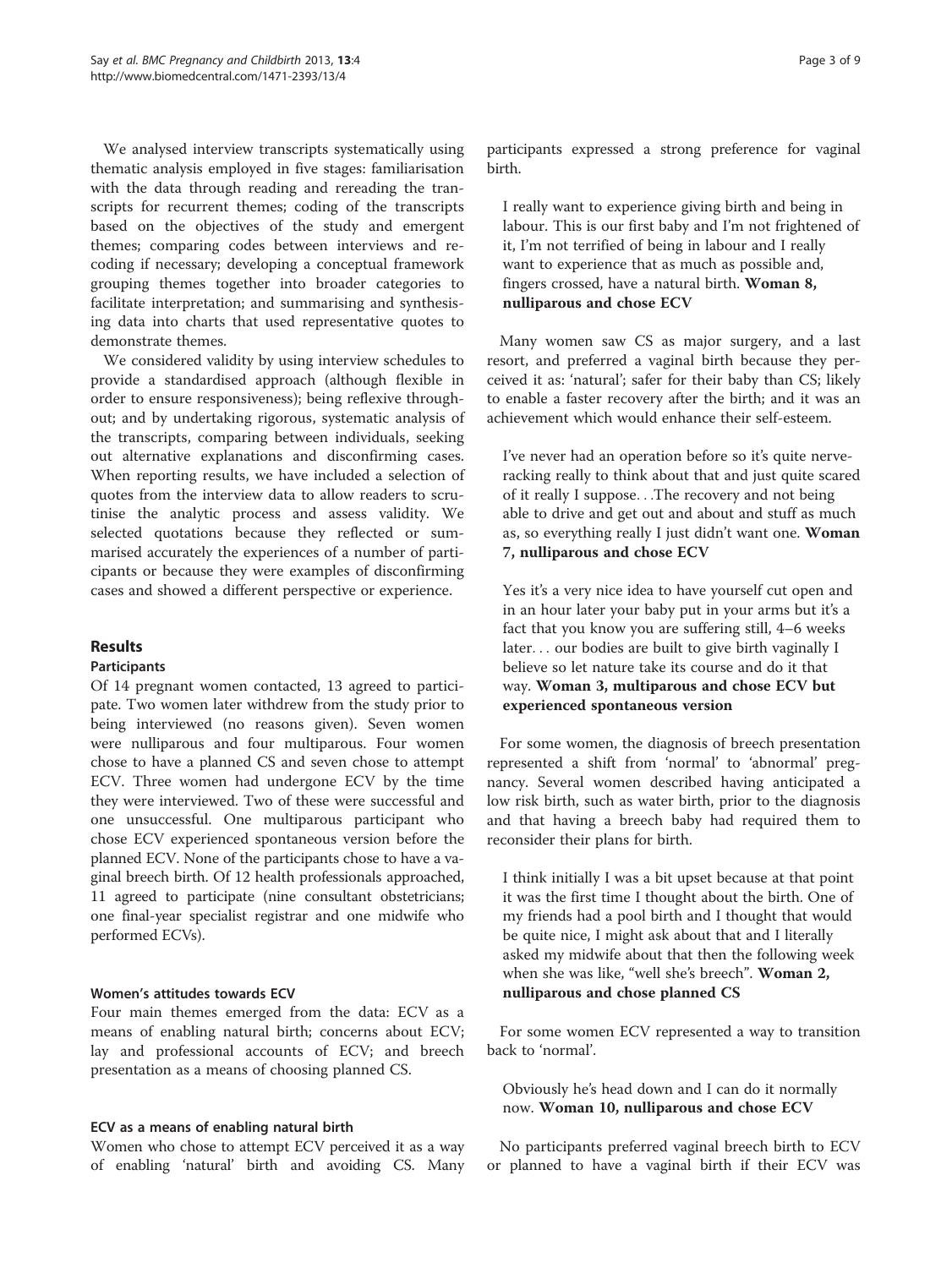unsuccessful. Vaginal breech birth was seen as risky for babies and painful.

I've got a friend who's had a breech birth and she said it was the most painful thing she'd ever experienced... If she had the option she would always go for a caesarean. Woman 10, nulliparous and chose ECV

# Concerns about ECV

Participants described a number of concerns and worries about ECV including pain during the procedure; believing ECV was unnatural, the risks of ECV; and the 50% quoted success rate of ECV. Women commonly worried that having an ECV would be painful. For some women this fear of possible pain contributed to their decision to have a planned CS. Some women reflected that they had found routine antenatal abdominal examinations uncomfortable so worried that they would be unable to tolerate an ECV. Others described that they already felt tight across their abdomen and were concerned that there was not enough space for the baby to turn.

I'm slightly worried because my stomach seems very tight. There doesn't seem to be a lot of space, so obviously you just think that it's just going to hurt you know and obviously you don't really want the pain. Woman 4, multiparous and chose ECV

However, all the women who had undergone ECV prior to being interviewed reported the level of discomfort had not been as bad as they had expected.

I was a bit scared to have it done at first actually because, obviously people, friends and things who haven't had it done all were saying it'll hurt. But to actually have it done, it didn't, I was expecting some kind of pain, but it didn't hurt as much as what I thought. So, like she said like if I had to have it done again, yeah, I would have it done again. Woman 9, multiparous and chose ECV

Several women saw ECV as unnatural and it was commonly referred to as a 'manipulation'. Some participants opted for CS because they perceived their baby had 'chosen' to be breech so it would be unnatural to attempt to turn the baby. Some women had also assumed ECV would involve a vaginal examination. Thus, ECV was seen by some as an invasive procedure.

I thought it would be internal and I didn't know until last week that it's actually a manipulation of your stomach... I personally feel as though the baby's been up here forever...and I just thought...if it wants to be there it wants to be there. Woman 5, nulliparous and chose planned caesarean section

Some participants expressed specific concerns about the risks of ECV. These included fetal distress; bleeding (and for some participants the need for additional anti-D); the possibility of needing an emergency CS; and the risk of membrane rupture. Some participants expressed particular anxiety about rare, but serious, complications such as cord entanglement and placental abruption. For some women these risks put them off ECV.

From what I've read medically, I know there's a tiny, tiny chance it could bring on labour, a tiny chance the baby could get distressed, again I know they are tiny chances but I don't like those options. Woman 2, nulliparous and chose planned CS

Other women appeared to accept the risks as they perceived them as rare and were reassured by the monitoring they would receive (or had received) during an ECV.

I didn't realise that everything would be monitored as closely as it was. I think that was something that could have been missing from the information. To explain that you are fully monitored throughout the process and what the monitoring of the process actually was. So that was nice to see the baby on the screen and to hear what was happening at the same time. Woman 11, nulliparous and chose ECV

I knew that if baby became distressed I'd be straight to theatre and sorted out straight away. So that's fine. Woman 3, multiparous and chose ECV but experienced spontaneous version

For some women, the success rate was another factor which contributed to their decision not to have an ECV, as they perceived 50% as too low.

If it had have been a high percentage then maybe I would have but I think at that point I had already made me mind up...to have a c-section, I just personally didn't see the point. Just didn't think it would work. Woman 5 nulliparous and chose planned caesarean section

Women were also aware that there was a risk that the baby could revert to breech presentation after a successful ECV. Some women had friends or relatives who had experienced this and this contributed to their decision to not attempt ECV.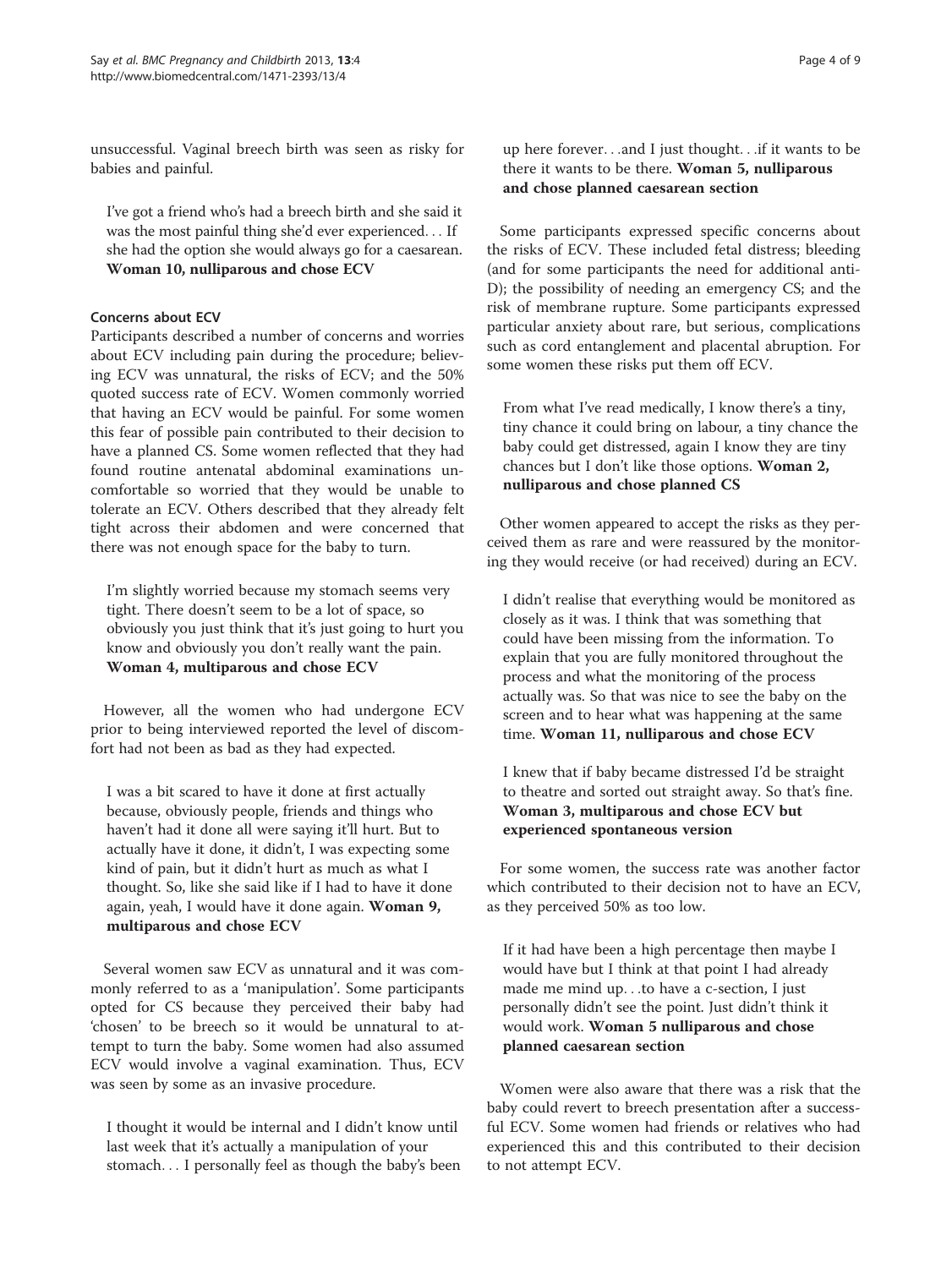I've spoken to a few that turned and then it's flipped back round...I think if there wasn't those people out there that had those experiences then it might be a different thing. Woman 2, nulliparous and chose planned CS

# Accounts of ECV

Most participants had spoken to friends or relatives about ECV and knew someone who had had a breech baby previously. Many women described accounts of ECV they had been given by their friends and family (some of whom had personal experience of ECV and some of whom did not). ECV had often been portrayed negatively by other women as painful, unsuccessful or dangerous. Some women had been put off ECV by these lay accounts.

I think the reason we chose to have a planned caesarean was we'd spoken to quite a few people who'd tried to have babies turned and they all said that it was quite painful and baby got a bit distressed. Woman 1, nulliparous and chose planned caesarean section

Other participants were more ambivalent to negative lay accounts and dismissed others' negative experiences of ECV, believing themselves to be different in some way. For example, they believed that their baby might be in a more favourable position.

She just said it was very uncomfortable and it obviously didn't work for her but her baby was folded in half in a way. The bum was right in the pelvis... I think my baby's in a slightly different position so hopefully it might be a bit more successful. Woman 4, multiparous and chose ECV

In contrast to the lay accounts women described, participants reported that most health professionals (including community midwives, hospital midwives and obstetricians) were positive about ECV and encouraged them to consider it.

It was the way that she explained it. She was friendly and calm and kind and didn't expect us to have to have it but was enthusiastic about it which made it seem so much like it was an everyday thing. Woman 10, nulliparous and chose ECV

She just made me feel at ease because she said it can be not, it's not painful, that's the worry that it is going to be painful... and that just made me feel a lot better about it. So when (name of obstetrician) did come in I wasn't as anxious as what I thought I was going to be. Woman 11, nulliparous and chose ECV

## Means of choosing CS

Some women chose not to have an ECV because they had a preference for planned CS, sometimes irrespective of the presentation of their baby. They explained that having a CS would enable them to avoid a painful labour, vaginal birth and perineal injury, and perceived that choosing a planned CS offered them control over their birth. Some women described how a CS was more convenient for them, so that they could make arrangements for their birth and any additional support that they would need. Some women explained that they chose a planned CS because they did not want to have an emergency CS during labour.

I'm one of those people that likes to know what's going to happen... even the thought of knowing the date your baby's coming with a caesarean, knowing you're getting up that morning knowing you are going to have your baby that day, I can't say that in itself hasn't had an impact as well... you could go for the natural labour option and then end up being rushed in, emergency c-section I think's probably would be my biggest scare. Woman 2, nulliparous and chose planned CS

Having a breech presentation facilitated negotiation with health professionals about planned CS. One woman, who had already expressed a preference for a planned CS due to a previous traumatic birth, found her obstetrician reluctant to agree until the diagnosis of breech presentation was made. This may not be so important when planned CS is available to women without a clinical indication.

Anyway, so that's, a caesarean has been you know, something that I wanted from the very beginning. Whether I wished my baby to be breech, I don't know. But anyway the baby is breech so I mean a caesarean is what I'm going to have to have anyway. **Woman 6,** multiparous and chose caesarean section

## Health professionals' attitudes towards ECV

Two main themes emerged from the interview data about health professionals' attitudes towards ECV; directive counselling and attitudes towards lay beliefs about ECV and breech presentation.

## Directive counselling

Health professionals were generally very positive about ECV. They perceived that it was a safe procedure, a good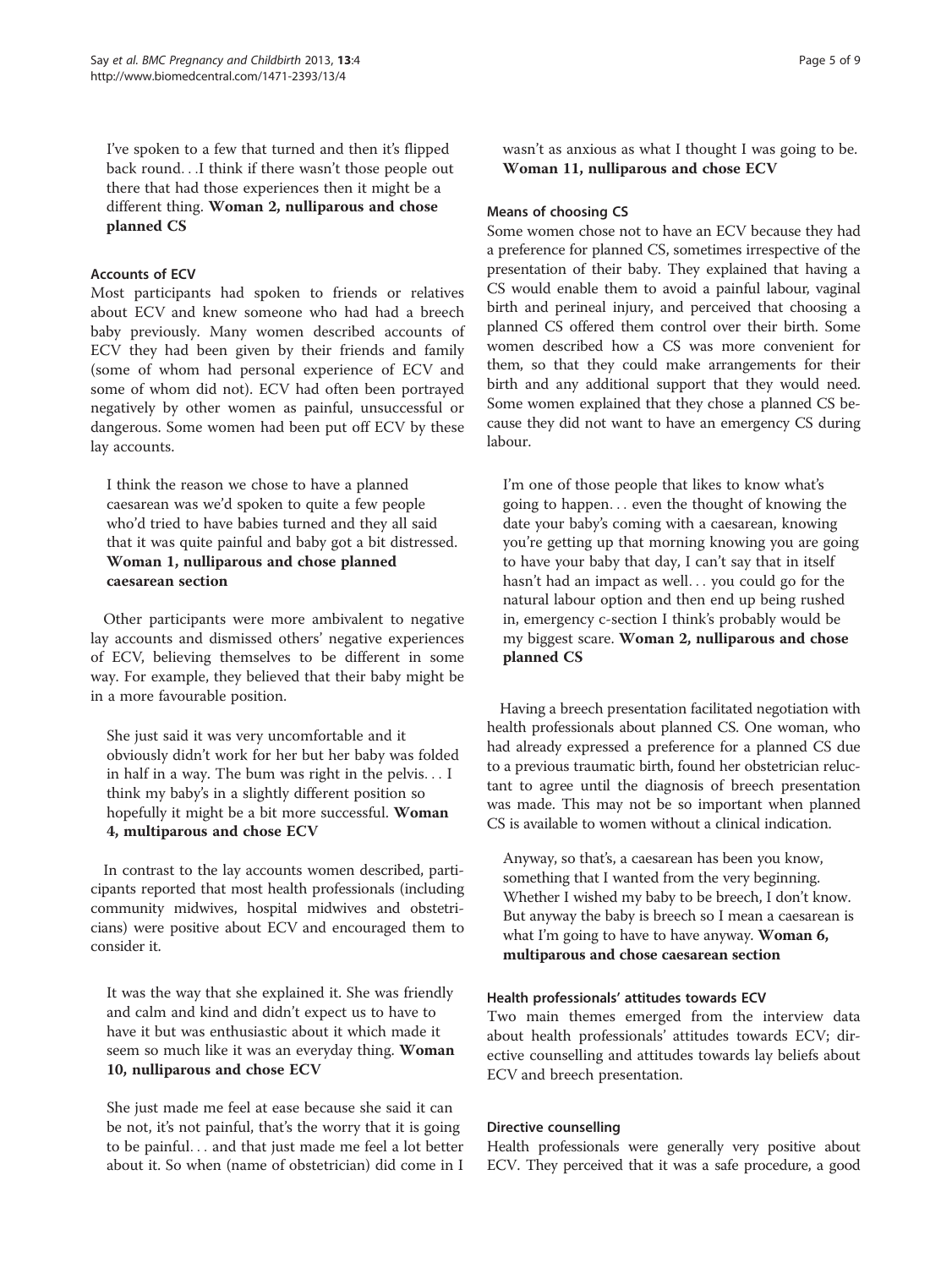way to avoid CS and that women have nothing to lose by attempting it. Several professionals acknowledged a preference for ECV for the management of breech presentation and that they would try to persuade women to choose one.

# I think we should be promoting ECV within the context of it being a safe procedure. Health Professional 8

One professional suggested clinicians should be up front with women and admit their own preference. Some participants described trying to influence women into making the decision that they felt was most appropriate.

I would certainly fight, I would try and direct her to having an ECV because I think it's such a shame if it's, you get to know whether you think it's going to be easy or not and I think it would be such a shame to have a section needlessly if you think a baby would turn. Health Professional 11

Furthermore, participants were sometimes critical when women's preferences did not match their own. For example, many participants perceived that some women welcome breech presentation as a justification for a planned CS which would otherwise not be sanctioned by a clinician. They suggested that these women do not want to be informed about other options and that they do not make an informed choice.

I do want them to listen and then if I feel that they still don't make an informed decision really because they have this one direction view and they don't look at the other things I tried to tell them, I do try to steer them sometimes. Health Professional 6

I think many think it's their ticket to convenient caesarean section... I think there will be a proportion of women will not be interested in any form of information that you provide for them when they don't have to take up the test because they can have the operation that provides them with a number of other consumerist goals that they wish to meet. Health Professional 9

# Attitudes towards lay beliefs

Participants consistently perceived that women's preferences were based on misinformation in the community. Commonly held beliefs they reported hearing from women were that ECV was dangerous, an unpleasant experience and that vaginal breech birth was dangerous. They suggested that women over-estimate the risks of ECV because of these beliefs. They also suggested that pain from an ECV might be seen as unacceptable and contrasted that with the expected pain of delivery whether vaginal or abdominal.

It's sub-culture and I think we as doctors and even the midwives sort of enter that arena very late in the process because access to the pregnancy sub-culture starts long before a woman's ever even pregnant you know. If I were to, if you were to ask a whole bunch of young women who have not got babies and who are not pregnant what they thought about the breech births, I bet a lot of them know about it and they'll have already decided that they're not going to have a vaginal birth cos it was a bad thing and the baby'll get damaged. Health Professional 3

I spoke to my third cousin twice removed and they said definitely don't have that or they had it or my granny had it when she was pregnant and it was awful and some people come in with very fixed ideas. Health Professional 11

I think women over-estimate the risks of ECV and some women over-estimate the discomfort of ECV. Health Professional 8

They feel it's possibly unnecessary pain compared to labour pain or labour pain or caesarean section pain. Health Professional 10

Professionals believed that women have unrealistic expectations of labour in general and particularly of CS, some of which may have been influenced by the presentation of celebrity pregnancies in the media. They also acknowledged that the experience of previous deliveries might affect women's preferences for ECV, and that women valued the safety of their baby highly. Some participants were concerned that some women might be put off ECV because the procedure is unfamiliar and difficult to imagine, in contrast to CS, and that some women may not be able to understand the risks of CS particularly if presented at a population level. Participants did not acknowledge that they themselves may not communicate effectively about risks and benefits of the different options.

I think risks, previous community based rumour and speculation from family, from friends, from other healthcare... Well I think my feeling is the majority are more concerned about the risk to the unborn child rather than to themselves, and that appears to be the maternalistic approach to it. Health Professional 4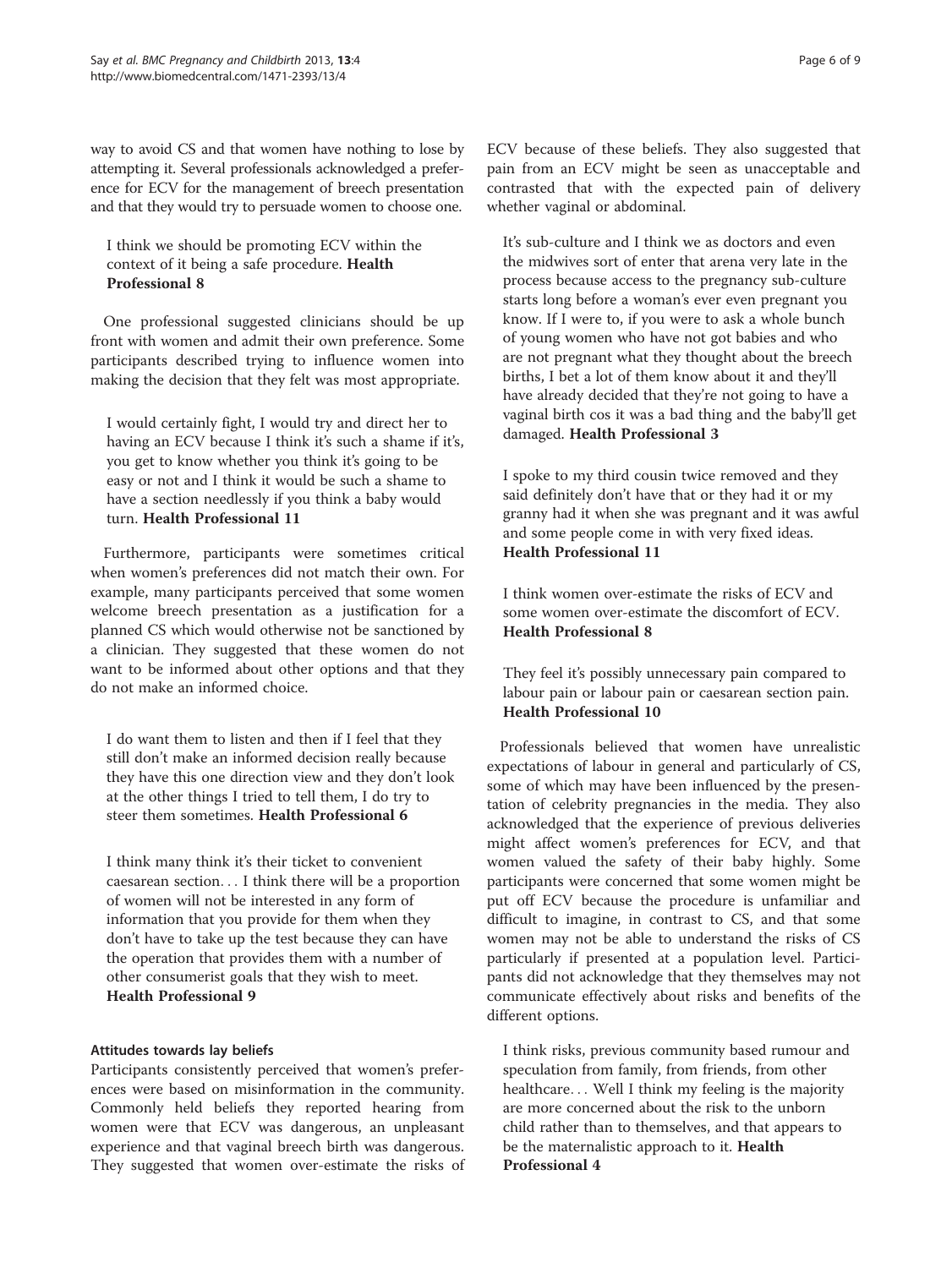So I think most people's problem with ECV is a failure on their part, quite understandably, to be able to visualise what on earth you are going to do ... I don't think that women are actually able ...to put into perspective what the implications are of having a caesarean section, because they can't really appreciate, some will, but the vast majority won't appreciate how to translate population statistics into their own individual, into what it means to them as an individual. Health Professional 9

# **Discussion**

This is the first qualitative study to explore, compare and contrast women's and health professionals' attitudes towards ECV. The use of semi-structured interviews to collect data enabled an in-depth exploration of attitudes that was not possible in previous cross sectional surveys, and the findings contribute to the limited evidence base on women's and clinicians' experiences of and beliefs about breech presentation.

Four main themes emerged from the data from the interviews with women with a breech presentation. The first theme was ECV as means of enabling natural birth with many participants perceiving it as a way of achieving the vaginal birth they wanted. The second theme was women's concerns about ECV, in particular concerns about pain, risks and likely success. The third theme was lay and professional accounts of ECV which were often in contrast. The final theme was breech presentation as a means of choosing planned CS. Some women declined ECV because they had a preference for planned CS to avoid a painful labour, vaginal birth and possible perineal injury and because they perceived that planning a CS gave them control over the birth. Two main themes emerged from the interview data about health professionals' attitudes towards ECV; directive counselling and attitudes towards lay beliefs about ECV and breech presentation.

Consistent with previous quantitative research, women described varied attitudes to ECV. Some women's decisions about ECV appeared to be strongly influenced by their attitudes towards vaginal birth and CS. Many participants had also discussed breech presentation and ECV with friends and relatives, and many of the lay accounts of ECV they described were discouraging to them. Both Guittier et al. and Founds also described that women sought information about mode of delivery for breech presentation from their social networks and that the accounts they received included negative information, focusing on the risks of breech presentation [[9,10\]](#page-9-0). Guittier et al. found that women reported they had made a decision about mode of delivery before being given information or counselled at the hospital [[10](#page-9-0)]. Similarly, in this study, women reported being put off ECV by friends and relatives who had told them ECV was painful; likely to be unsuccessful; that babies often subsequently reverted to breech presentation; and that babies become distressed.

In contrast to the negative lay accounts of ECV women in this study described, they reported that health professionals had been positive about ECV. In agreement with this, participating professionals generally reported having a preference for ECV and were open about their practice of trying to convince women to choose it. They were concerned about women making their decisions based on what they perceived as inaccurate lay beliefs and misconceptions about ECV. As experts, they positioned themselves as the most appropriate source of information for women.

These findings reveal some challenges for SDM about breech presentation. Firstly, SDM may not occur as many health professionals described a clear preference for attempting ECV and reported counselling women directively. Some professionals seemed to define the 'right decision' as the one which matched their own opinion and values rather than the woman's. Decision quality has been defined as 'the extent to which a decision reflects the considered preferences of a well-informed patient, and is implemented' [\[14\]](#page-9-0). Thus if a woman understands the pros and cons of each option, but highly values the outcomes associated with planned CS (for example avoiding the discomfort of ECV), by making that choice she has made a high quality decision as she is informed and has selected the option which best matches her own health goals. This may be challenging for health professionals, particularly when women's preferences do not match their own or if they believe women have been influenced by accounts of ECV in the community which they perceive to be inaccurate.

Furthermore, health policy, while rhetorically supporting patient choice ('no decision about us without us'[\[15](#page-9-0)]) may include recommendations which potentially obstruct shared decision making. For example, the NHS Institute for Innovation and Improvement made recommendations to reduce England's CS rate [[16\]](#page-9-0) and promoted directive counselling to achieve this. For example, they suggested that maternity units should aim for 80% uptake of vaginal birth after caesarean section (VBAC) by encouraging women to choose VBAC rather than a repeat CS. While they recommended that all eligible women should be offered ECV, they did not set a target for uptake. Nevertheless, increasing ECV uptake has been identified internationally as a potential way to reduce CS rates [[17,18](#page-9-0)].

To overcome these challenges a variety of approaches may be needed. Education and training for health professionals to inform them about SDM and to help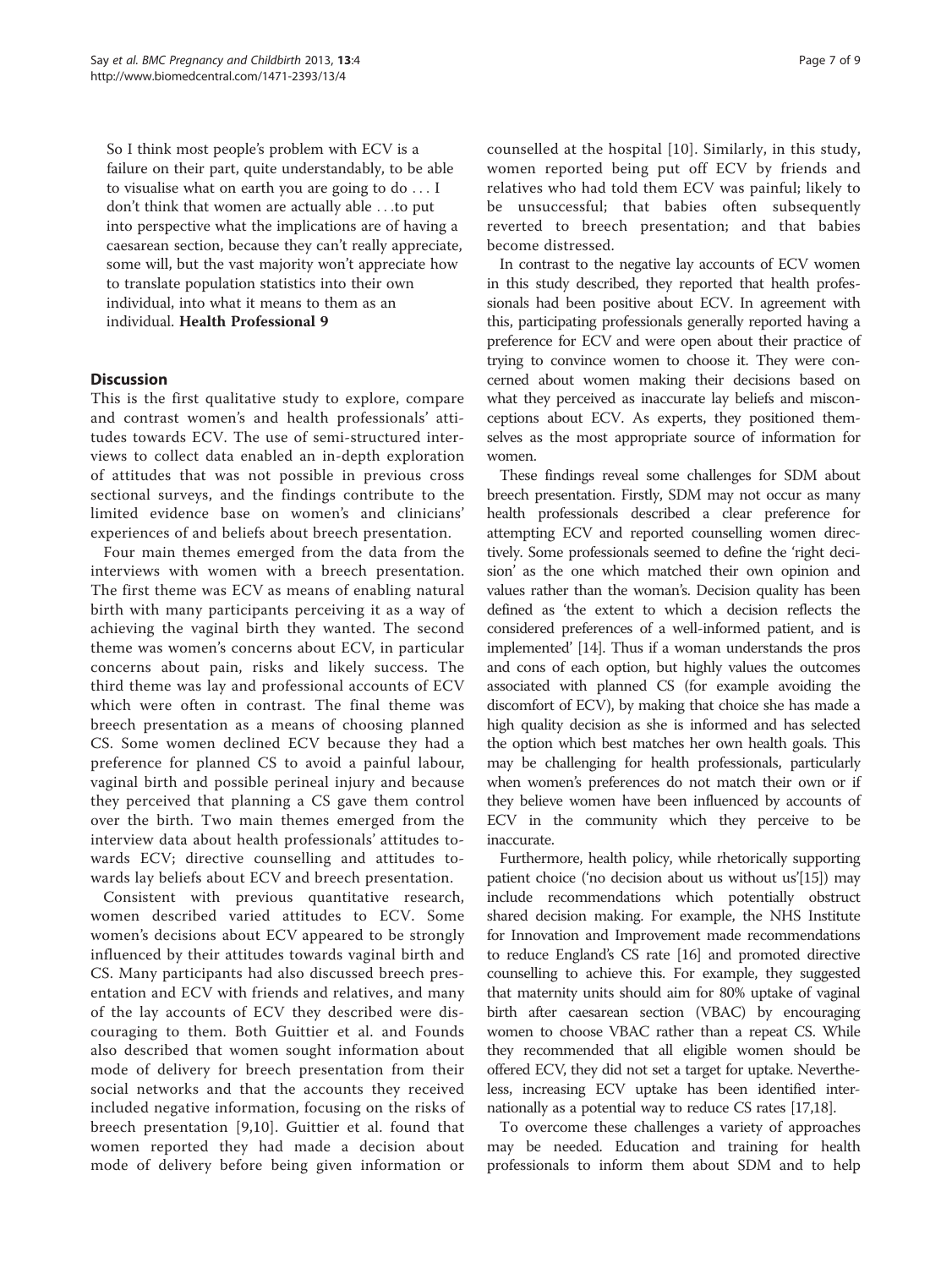<span id="page-8-0"></span>them develop relevant competences such as risk communication; methods of exploring women's attitudes towards treatments; and ways to discuss lay beliefs without appearing dismissive [\[19\]](#page-9-0). Antenatal education could also prepare women for SDM, by informing them about what to expect, such as to expect the professional to ask them to consider what is important to them in making a particular decision. Clinicians (and politicians) should also be explicit about health policy which seeks to influence the choices women need to make in pregnancy.

Further support for decision making about breech presentation might also be helpful, such as a decision aid. Decision aids are interventions which can help people make choices about healthcare by providing information about treatment options –in this case evidence-based information about ECV, CS and vaginal breech delivery- and by clarifying personal values [[20,21\]](#page-9-0). A decision aid consisting of a workbook and audio component has been developed for decision making about ECV by a group in Australia [\[22\]](#page-9-0). Results were promising, as women who used it had higher knowledge, lower decisional conflict, were more satisfied with the amount of information they had been given and were more likely to state that they intended to have an ECV [[22\]](#page-9-0). There was no difference in anxiety; the proportion of women actually choosing ECV; or in the rate of CS [[22\]](#page-9-0). Using a web-based decision aid may enable women to readily access high quality information whenever, and with whomever, they prefer and should help them clarify their own attitudes about options, in preparation for discussion with health professionals. Common misconceptions about ECV or the different methods of delivery could also be addressed, and women could be encouraged to discuss any conflicting lay accounts of ECV or delivery methods with their clinicians. We are currently developing such a web-based decision aid.

A limitation to this study was that, during interviews, RS was open about her role as a trainee obstetrician and also answered any clinical questions which arose (or referred women back to their clinical team if she could not answer the question). Thus, participants may have been affected by knowing the interviewer had prior knowledge and experience herself of managing breech presentation and by her role as a doctor. However, RS was not involved in the clinical care of any participants. Limitations to interviewing health professionals may have included difficulty in accessing their underlying beliefs due to them being experienced in presenting themselves in public [[23](#page-9-0)]. All the professionals were known to RS which may also have affected the interactions. Findings of the study may not be generalisable to other settings and interpretive limitations such as overcomplexity or reductionism are possible.

## Conclusions

Women in this study described varied attitudes towards ECV. Some women's attitudes appeared to be affected by their prior preferences for how to give birth. Other women chose CS because ECV was not acceptable to them. Women's decisions about ECV were often influenced by lay accounts of ECV which were frequently reported as negative. Most professionals described having a preference for ECV and reported trying to counsel women to choose it. They were also dismissive of lay beliefs about ECV. The study has identified some challenges for SDM about breech presentation including: health professionals counselling women directively about ECV and the differences between evidence-based information professionals' perceive as important for decision making and lay beliefs which seem to be important to many women. To address these challenges a number of approaches will be required.

## Additional file

[Additional file 1:](http://www.biomedcentral.com/content/supplementary/1471-2393-13-4-S1.docx) Topic Guides. Topic Guide for women with a breech presentation.

#### Abbreviations

ECV: External cephalic version; CS: Caesarean section; SDM: Shared decision making.

#### Competing interests

The authors declare that they have no competing interests.

#### Authors' contributions

All four authors conceived and designed the study, analysed and interpreted the data, revised the article and approved the final version. RS drafted the article and will act as guarantor.

### Authors' information

Rebecca Say holds a Doctoral Research Fellowship from the National Institute of Health Research to undertake a PhD study 'Engaging women in shared decision making about breech presentation at term: development, usability testing and a pilot trial of a patient decision aid and decision quality instrument'.

Richard Thomson leads the Decision Making and Organisation of Care research programme in the Institute of Health and Society, Newcastle University and co-leads a programme on implementation of SDM (MAGIC – Making Good Decisions in Collaboration) with Glyn Elwyn in Cardiff, supported by the Health Foundation.

Stephen Robson is Professor of Fetal Medicine at Newcastle University and is an Honorary Consultant Obstetrician in The Newcastle upon Tyne Hospitals NHS Foundation Trust and has a research interest in ECV. Catherine Exley is Senior lecturer in Medical Sociology, Institute of Health

and Society, Newcastle University.

## Acknowledgments

No external funding was received for this study or for preparation of this manuscript. Rebecca Say was funded as a National Institute for Health Research (NIHR) Academic Clinical Fellow in Obstetrics and Gynaecology. Richard Thomson, Stephen Robson and Catherine Exley were funded by the Higher Education Funding Council for England (HEFCE). Neither the NIHR nor HEFCE had any role in study design; in the collection, analysis, and interpretation of data; in the writing of the manuscript; or in the decision to submit the manuscript for publication.